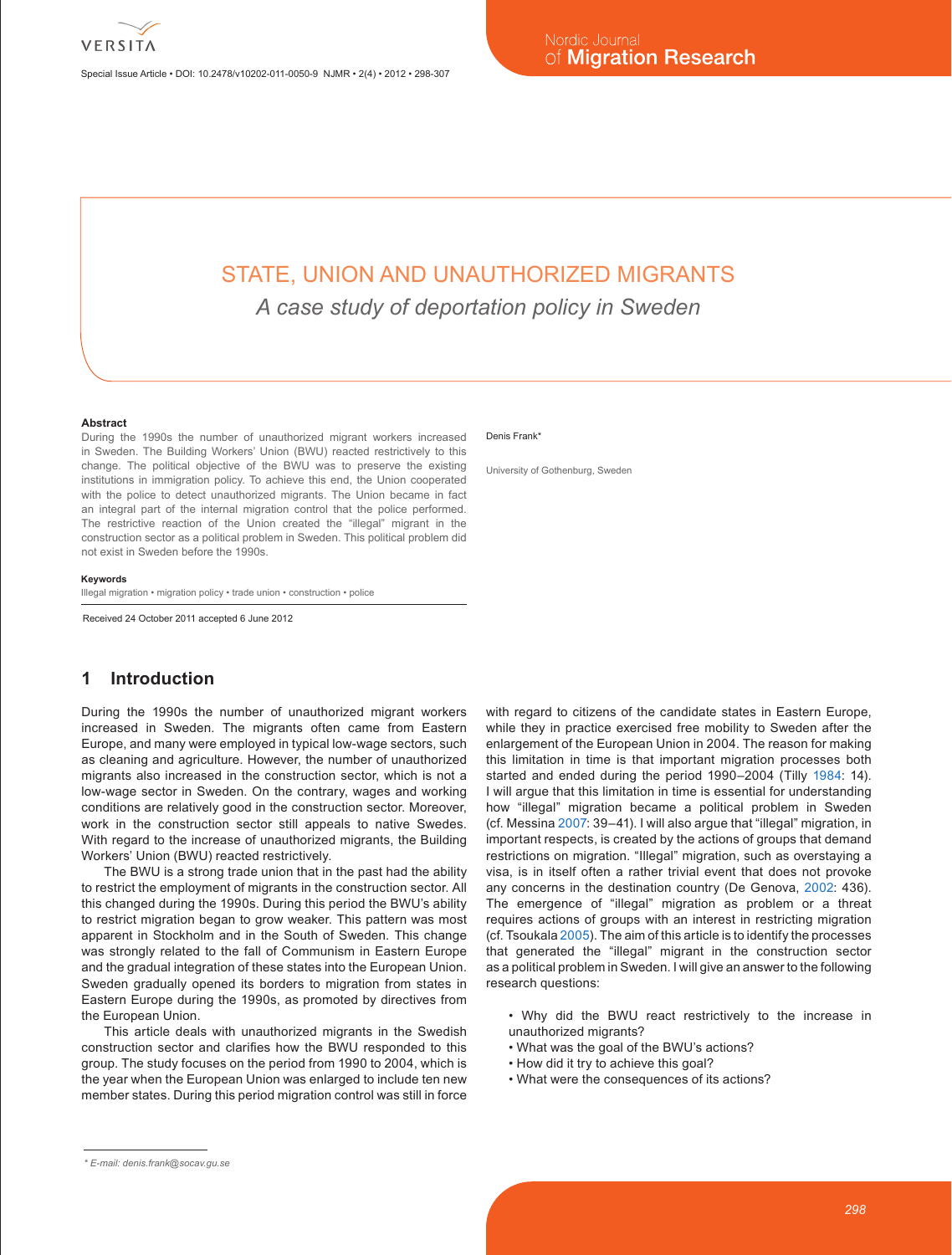# **2 The state and migration control**

The emergence of "illegal" migration is intimately linked with states' ambition to control the movement of people across their borders. It is when migration is not authorized by states that it becomes categorized as "illegal migration" (Torpey 2000: 9). In the past, the control over people's mobility largely lay in the hands of individuals and private actors, but gradually states monopolized this control. Torpey (2000) calls this process the state monopolisation of the "legitimate means of movement".

However, the tendency of states to monopolize migration control began to slow down during the last decades of the twentieth century (Lahav & Guiraudon 2000). During this period, states in Europe and North America began to delegate a part of migration control to private, local and transnational actors. States has, for instance, tried to detect unauthorized migrants by delegating part of internal migration control to private and local actors. In many countries, there are, for example, demands on employers to check that migrant workers are not unauthorized.

States may, furthermore, involve trade unions in the *internal* control. This was what occurred in Sweden during the period from 1990 to 2004. This tendency was particularly evident in the construction sector where trade unions cooperated with the police to detect unauthorized migrants. This was a reaction to an increased migration from Eastern Europe to Sweden, and a closer integration between countries in Western Europe and Eastern Europe.

The involvement of trade unions in internal migration control was, however, also related to the corporatist state structures in Sweden. State officials in Sweden perceive unions as interest groups to negotiate with, and unions have been given representation in the implementation process in important policy fields, for example migration policy (Rothstein 1992). Correspondingly, Swedish unions perceive the state, not as an enemy, but as an organization to negotiate with and to use for its purposes. This corporatist political culture has promoted the broad involvement of unions in internal migration control.

# **3 Immigration restrictions and the role of trade unions**

One of Torpey's points is thus that the category "illegal" immigration is a result of states' monopolisation of the legitimate means of movement (Torpey 2000: 9). This tells us, however, nothing about who belongs to the category "illegal" immigrant, or how the boundaries between "illegal" and "legal" migrants vary over time. These boundaries can, as we shall see, change and be the object of political struggle. Furthermore, Torpey's study does not say anything about how "illegal" immigration becomes a political problem in the receiving states. For this to occur there have to be political actors with enough power to impose a definition of this as a problem or even a threat to the native population.

An influential explanation of unauthorized migration is that it is a result of a restrictive immigration policy (de Haas 2008; Ngai 2004). This is a central argument in Ngai's work on the development of immigration policy in United States during the twentieth century (Ngai 2004). Ngai argues that "illegal" migration primarily is a product of restrictions. It is the introduction of restrictions, or the tightening of existing restrictions, that generate "illegal" migration.

What political actors tend to demand a restrictive immigration policy, and what role do trade unions play? Trade unions are often described as a restrictive actor in the literature on migration policy. This is a central argument in Zolberg's theory on migration policy in modern states (Zolberg 1999). The reasons for demanding restrictions are to protect the wages and working conditions of native workers. This has led to unions participating in coalitions with cultural conservatives for a restrictive immigration policy.

Zolberg's model has been criticized for being based on actions of unions in the early twentieth century (Haus 2002). During that earlier period unions often participated in coalitions with cultural conservatives for a restrictive immigration policy. However, since the late twentieth century, unions have often participated in coalitions for an expansive immigration policy together with left-liberal groups, in for example France and United States. Haus (2002) argues that demands for restrictions are only one of the two possible strategies that unions have at their disposal with regard to immigration. An alternative strategy is to try to *organize* migrants, in order to protect wages and working conditions. According to Haus, this is a strategy that unions often have used since the late twentieth century (see also Burgoon *et al.* 2010).

An explanation to this change of unions' action lies in a changed perception of what the states' immigration control can achieve (Haus 2002). According to this new view, states' ability to control migration has decreased due to economic globalization and the emergence of transnational labour markets. When union representatives share this view, they will, according to Haus, see fewer reasons to support demands for restrictive measures against migrants, and instead try to include them in the workers movement (Haus 2002).

Haus' argument is based primarily on studies of unions in United States and France, and these unions have in important respects adopted a more inclusionary approach towards migrants. When these unions are compared with Swedish unions, it is important to make a distinction between admissions and rights, between the regulation of the number of migrants entering a state and the regulation of migrants' rights once they are on the territory of the receiving state. It seems that it is especially on issues concerning migrants' rights that we find distinct differences in how unions have responded to unauthorized migration. In earlier periods, the Swedish trade union movement often was a strong advocate for the expansion of migrants' rights (Hammar 1985). This concerned, however, primarily *authorized* migrants – when it comes to unauthorized migrants, central sections of the Swedish trade union movement has adopted a more restrictive strategy than unions in the United States, Spain and France. I will argue that part of the explanation of the Swedish Union's restrictive approach towards unauthorized migrants lies in their close relationship to the state, and that they, in earlier periods, were able to exert a strong influence on labour immigration.

# **4 The "Swedish model" in immigration policy**

Political institutions in different states are not neutral, but in fact tend to give greater influence to some actors than others. As Theda Skocpol writes, "degrees of success in achieving political goals […] depend on the relative opportunities that existing political institutions offer to the group or movement in question" (1992: 54). One peculiarity of the political institutions in Sweden is that unions have been given strong possibilities to influence labour immigration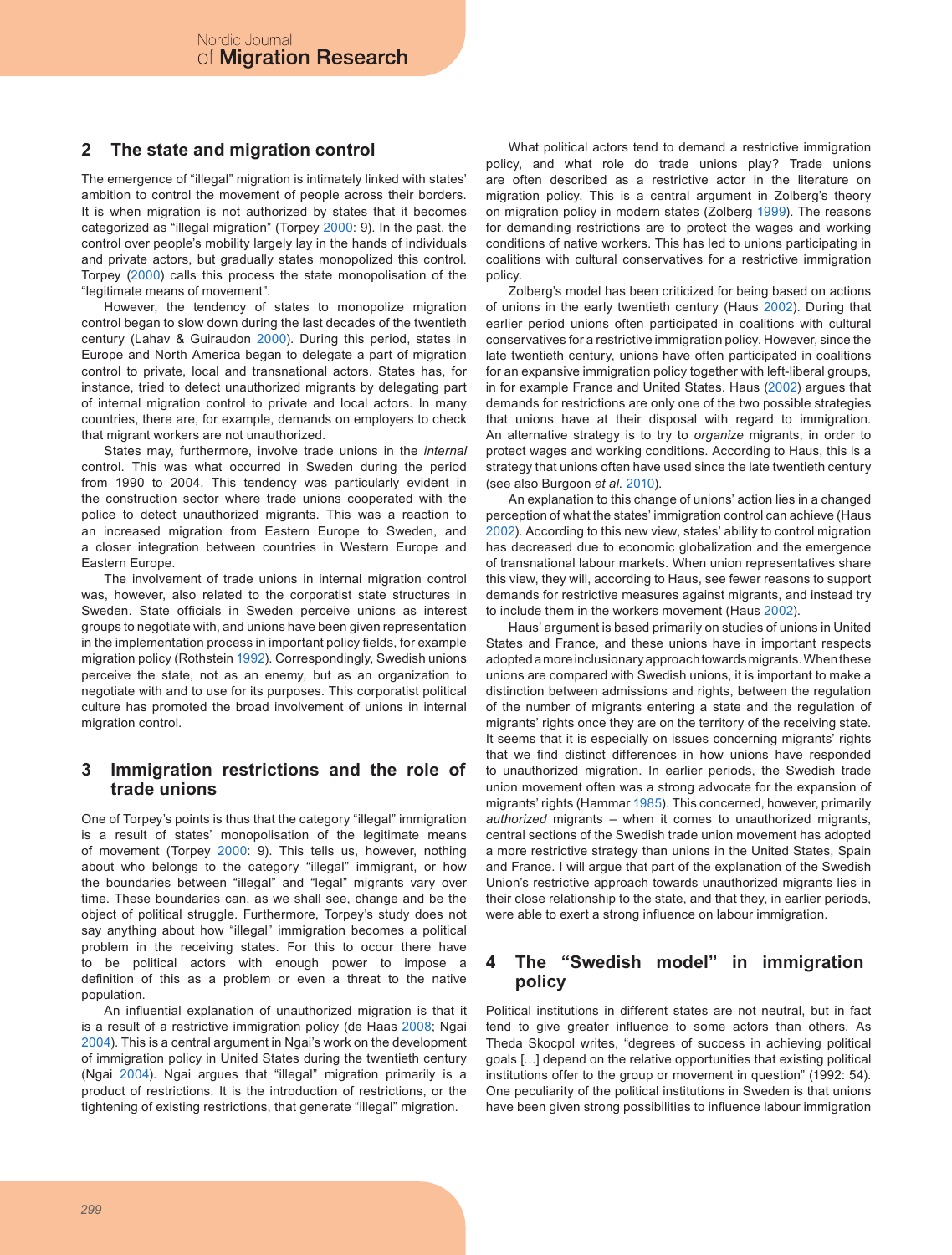(Hammar 1985). The perhaps clearest example of this is that they, together with employers, have been consulted when foreign nationals applied for a work permit in Sweden. Since it was unusual for authorities not to follow the opinions of trade unions, this gave unions a strong influence on labour immigration.

This control mechanism presupposes that foreign nationals in fact apply for a work permit, or in other words that they are authorized migrants in Sweden. Swedish unions have, however, exerted a strong influence also on unauthorized immigration. As Schierup, Hansen and Castles (2006) writes, during a long period of time there was no extensive labour market for unauthorized migrants in Sweden. A major reason for this was the high membership rate in trade unions, and that they have a strong presence at workplaces in Sweden. Employers that considered recruiting unauthorized migrants knew that this will easily come to attention of the unions and that they, therefore, risked immediate reactions. This has prevented the emergence of a large labour market for unauthorized migrants (Schierup, Hansen & Castles 2006).

This ability to restrict migration began, however, to grow weaker during the 1990s (Lindberg 2007; Schierup, Hansen & Castles 2006). An important reason for this was certain directives from the European Union, which made it easier for citizens of the candidate countries in Eastern Europe to enter Sweden. This transformation was probably most evident in the construction sector, which has been one of the most highly regulated sectors in Sweden.

There existed in this changed situation three ideal typical alternatives for unions to respond to unauthorized migration. One alternative is simply to not care about the existence of unauthorized migrants in their sector, for example because they are not perceived as a threat to native workers' wages and working conditions. A second alternative is to work for the expansion of unauthorized migrants' rights, for example that they should be granted a residence permit and thus be "legalized". The third alternative is to put pressure on the authorities, for example the border police, that they should arrest and deport unauthorized migrants. This corresponds to what Haus (2002) calls a restrictive strategy, and it was this strategy that the BWU used during the period 1990**–**2004.

Why is it then, that the BWU adopted a restrictive strategy, instead of trying to include unauthorized migrants in the labour movement? A part of the explanation is that the BWU had a strong influence on immigration policy in the past (cf. Haus 2002: 159 f). The BWU is an exceptionally strong trade union, which in the past exerted a strong influence on the immigration of construction workers. My argument is that the ability to restrict migration in the past made demands for restrictions an attractive strategy in the present, even when the possibilities of success were fewer. The goal of the BWU was to try to maintain the existing institutions in immigration policy and to preserve its strong influence on labour immigration.

Another explanation of the restrictive response of the BWU is to be found in the character of construction work in Sweden. Construction work is one of few occupations in the working class that still attracts native Swedes (cf. Rath 2002). An important reason for this is that construction workers' wages are among the highest in the traditional working class (Sjöholm 2007). Construction workers are also relatively well skilled, and they have been able to win improvements in working conditions, that do not exist in sectors with weaker trade unions. The BWU perceived that these gains in wages and working conditions were threatened by the employment of unauthorized migrants, who were paid wages below that of Swedish workers.

#### **5 A case study in the policy of deportation**

Unauthorized migrations to Western Europe and North America are investigated in a number of different ways in the current research. We shall in this article examine how the Swedish state's immigration control operated in order to detect and deport unauthorized migrants in the construction sector; how this control became associated with and gained momentum from the interest of trade unions; and how this created the "illegal" migrant in the construction sector as a political problem. We can call it a case study in the policy and practice of deportation (cf. Ngai 2004: 58).

The "illegal" migrant can, as Ngai writes, not be constituted without deportation, deportation as a fact or deportation as a threat (2004: 58). All modern states have constructed a machinery to detect and deport migrants who do not have the right to reside in their territories. This surveillance apparatus may not necessarily be effective in finding unauthorized migrants, but its very existence constitutes an ever-present threat to migrants: if they are discovered by the authorities, they risk being deported to their home countries. This threat of deportation shapes their daily lives: it has strong disciplining effect, and it makes them attractive workers for employers.

De Genova (2002) takes this argument one step further. He argues that this surveillance apparatus does not have as its only purpose to achieve the alleged goal of deportation. It is instead "deportability, and not deportation per se, that has historically rendered undocumented migrant labour a distinctly disposable commodity" (De Genova 2002: 438). In De Genova's view, the threat of deportation seems to have as its primary intention the creation of a vulnerable and tractable workforce (De Genova 2002: 439; De Genova 2010: 38–39).

De Genova primarily treats migration from Latin America to United States and the question is if such an argument can be applied to Sweden. The threat of deportation can certainly make unauthorized migrants a vulnerable and tractable workforce in Sweden also (Khosravi 2010). It may also be in employers' interests that this threat of deportation is maintained. However, we cannot assume that this would be the intention in the state's immigration control, for example that the task of the border police to detect unauthorized migrants should conceal a more fundamental objective of creating a vulnerable and tractable workforce. The fundamental aim in Sweden is rather *to detect* unauthorized migrants *in order to deport* them. Swedish immigration policy has been too strongly influenced by union interests and ambitions for this explicit goal not to be the real goal. Furthermore, the special character of the Swedish state has shaped union responses to unauthorized migration. It has promoted, among other things, the involvement of the BWU in internal migration control.

#### *5.1 A word about terminology*

The term "illegal" migrant has, correctly, been criticized for stigmatizing migrants who have as their only goal to find a better life. Therefore I avoid this term in principle. When it sometimes occurs in the continuing text, it is because the term is ubiquitous in the primary sources. The term illegal migrant was – along with terms like "illegal worker" – a part of a strategy to make a certain category of migrants unwanted in Sweden. An important feature of the state's migration control is furthermore to illegalize certain types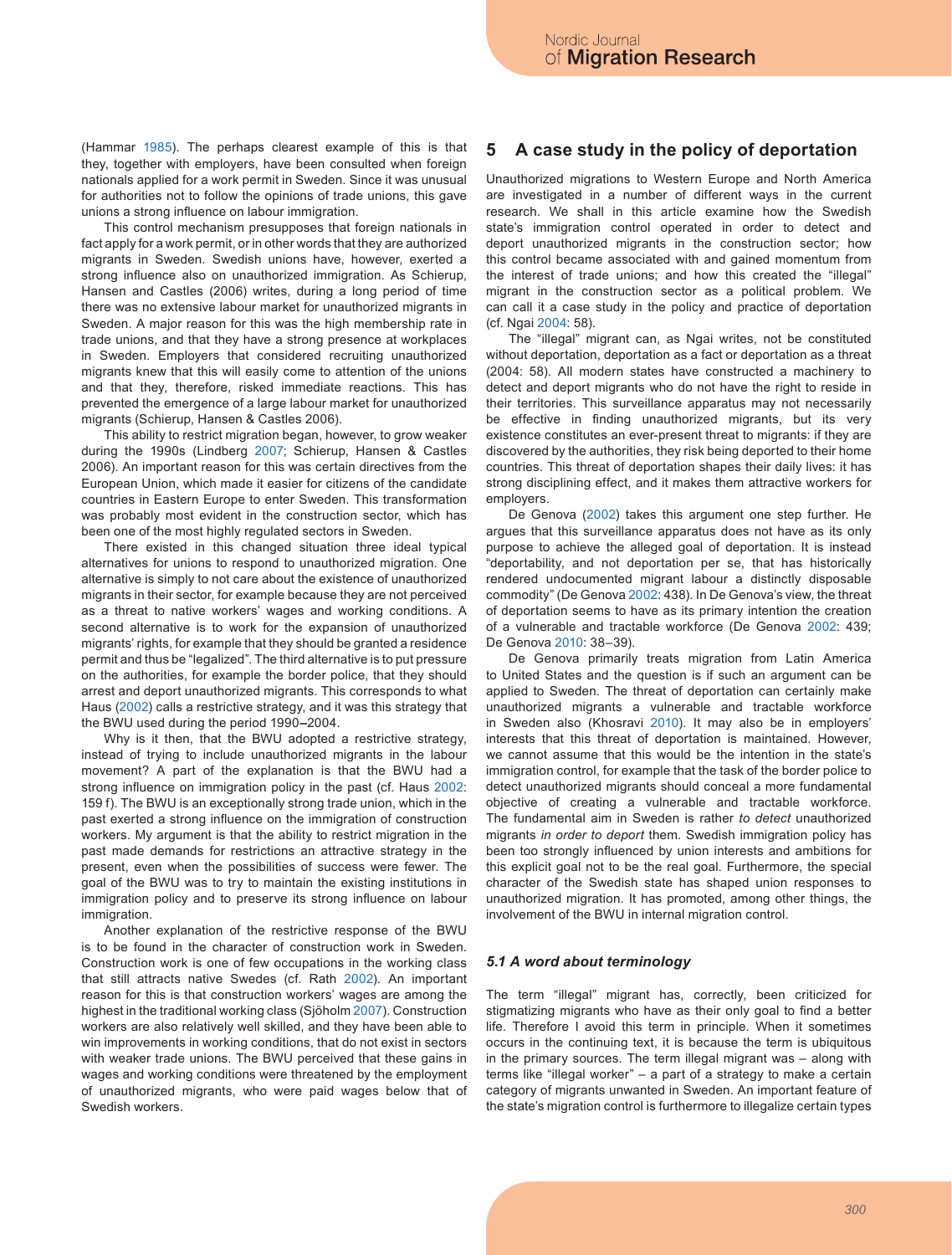

*Figure 1. The unemployment rate in the BWU 1990-2006.*

of international migration. It is therefore difficult to avoid these terms when this process is to be analyzed.

An alternative term in the literature is "undocumented" migrants. This term refers to migrants who lack the documents required for their stay in the receiving country. All illegalized migrants are, however, not illegal because they lack the necessary documents. There are other forms of illegal presence in a state and other reasons for a migrant to be deported (Ngai 2004).

In this article, I generally use the term *unauthorized* migrants, because it is not associated with stigma in the same way as "illegal" migration. Furthermore, this term covers both the cases where migrants do not have the necessary documents and when they have become illegalized by other reasons, and therefore can be deported by the authorities.

#### **6 The empirical data**

This article is based on three types of data. Firstly, the BWU's reports to the police on violations of the Swedish Aliens Act in Skåne and Stockholm and the police investigations of these reports.2 Secondly, it is based on articles about migration in the BWU's journal *Byggnadsarbetaren (Construction Worker)* during the period 1990–2006. Thirdly, it is also based on interviews with representatives of the BWU.

The most important data is the BWU's reports to the police on crimes against the Aliens Act as well as the police investigations of these reports. The reports were generally based on the suspicion that employers had hired migrants who lacked a work permit. An extensive source material in these reports, such as transcriptions of interrogations and descriptions of workplace inspections, is furthermore included.

We cannot, however, assume that all migrants that were reported to the police by the BWU actually were unauthorized migrants in Sweden. This applies particularly to 5–8 reports where the migrants probably did not need to have a work permit to perform work in Sweden, because they were self-employed and not employees. The BWU's reports of these migrants were rather a part of an ambition to expand the legal category "illegal alien" so that it included also these individuals.

#### **7 The business cycle in construction and migration issues in Byggnadsarbetaren**

Before we analyze the BWU's reports to the police on crimes against the Aliens Act, we shall examine the economic fluctuations in the Swedish construction industry 1990–2006. In this section, I will also analyze how issues on migrant workers were treated in the BWU's journal *Byggnadsarbetaren*.

The 1990s began with a good economic situation in the Swedish construction sector. An indicator of this was a relatively low unemployment rate among members of the BWU: it was only four per cent in 1990 and nine per cent in 1991 (Figure 1). However, in 1992 the Swedish construction industry entered a deep recession, and this caused a sharp increase in unemployment rates among construction workers: the unemployment rate rose to 22 per cent in 1992, to 33 per cent in 1993 and it reached a peak of 35 per cent in 1994.

In 1998 the business cycle began to turn upward, and there was a steady reduction in the proportion of unemployed workers. Unemployment fell from 20 per cent in 1998 to 12 per cent in 2000 and 8 per cent in 2006, which is a low figure compared with the mass unemployment in the mid-1990s.

Figure 2 shows the number of articles in *Byggnadsarbetaren* about migrants at construction sites in Sweden during the period 1990–2006. The figure shows three major changes in how many articles *Byggnadsarbetaren* published on migrants: there is a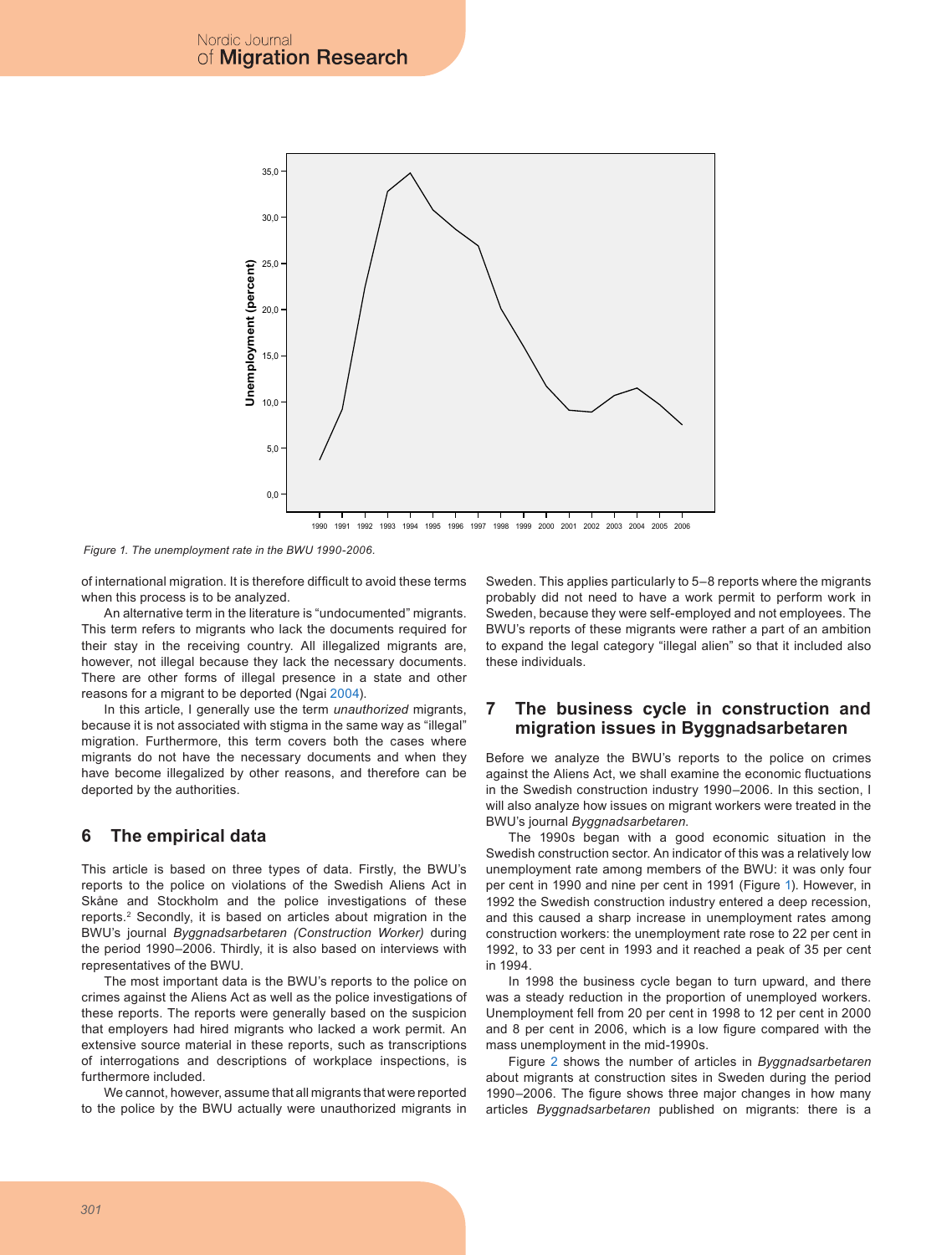

**Year** *Figure 2. Number of articles in Byggnadsarbetaren about migrants at construction sites in Sweden 1990-2006 (excluding letters to editor).*

reduction in the number of articles in 1992, an increase in 1999 and a further sharp increase in 2004. Until 2004, there is furthermore a relation between these changes, on the one hand, and the changes of the business cycle, on the other. Briefly summarized, the interest in matters relating to migration increases during periods of economic boom in the construction industry, while it decreases in recessions. There is also an increase in the number of articles in relation to the enlargement of the European Union in 2004. Furthermore, during this year the character of the articles in *Byggnadsarbetaren*  changes. Until the enlargement of the European Union in May 2004, a significant share of these articles deals with unauthorized migrants. After the enlargement, a growing number of articles deal instead with the free movement of workers and services within the European Union and the challenges that this creates for trade unions.

Unauthorized migrants were engaged in construction work in Sweden already in the beginning of the 1990s, and they came mainly from Poland. However, it is not until the upturn in the business cycle in the late 1990s that they were of perceived by the BWU as a serious threat to native workers. This is the most important finding of the analysis of the articles on unauthorized migrants*.* In the early 1990s, these articles focused primarily on Polish citizens who carried out unauthorized construction work – and Poles continues to be a frequent nationality – but from the late 1990s citizens of the Baltic States became increasingly frequent at Swedish construction sites.

It was also in the last years before the enlargement of the European Union in 2004 that the conflicts with certain private employment agencies in the construction industry intensified. These conflicts often concerned employment agencies that hired out migrants that were self-employed. When the migrants were selfemployed, they did not need to have a work permit or to follow the collective agreements in the construction sector. The BWU argued, however, that these migrants were *not* self-employed, but employees, because of their strong dependence on the employment agency ("Byggnads" 2002). If the migrants were employees, they were required to have a work permit and follow the collective agreements in the construction sector. The strategy of the BWU was, in other words, to try to expand the legal category "illegal alien", so that it included these migrants as well.

Unauthorized migrants were employed mainly on small construction sites ("Allt fler illegala byggjobbare" 2000). In cases where unauthorized migrants have been used on large construction sites, they have been employed mainly by subcontractors, and not by the company in charge of the construction project. Large construction companies have generally taken a restrictive stance on the unauthorized employment of migrants. This is partially explained by an ambition to maintain good relations with the BWU. However, the use of subcontractors has become increasingly frequent in Sweden, and has made it more difficult to control if migrants have work permits.

#### **8 The BWU's reports to the police on crimes against the Aliens Act**

The BWU often made reports to the police when it suspected that there were unauthorized migrants at construction sites. These reports were generally based on the suspicion that the migrants did not have a work permit, which was a violation of the Aliens Act. The following table shows the reports to the police from the BWU in Skåne and Stockholm during the period 1995**–**2006. During this period the BWU made a total of 72 reports on crimes against the Aliens Act: 28 in Stockholm and 44 in Skåne. 59 of these reports were made during the years 2000**–**2001.

The number of reports then decreased significantly from year 2002**–**2003, to completely end in 2004, when the European Union made its large expansion eastward. From this year, there were no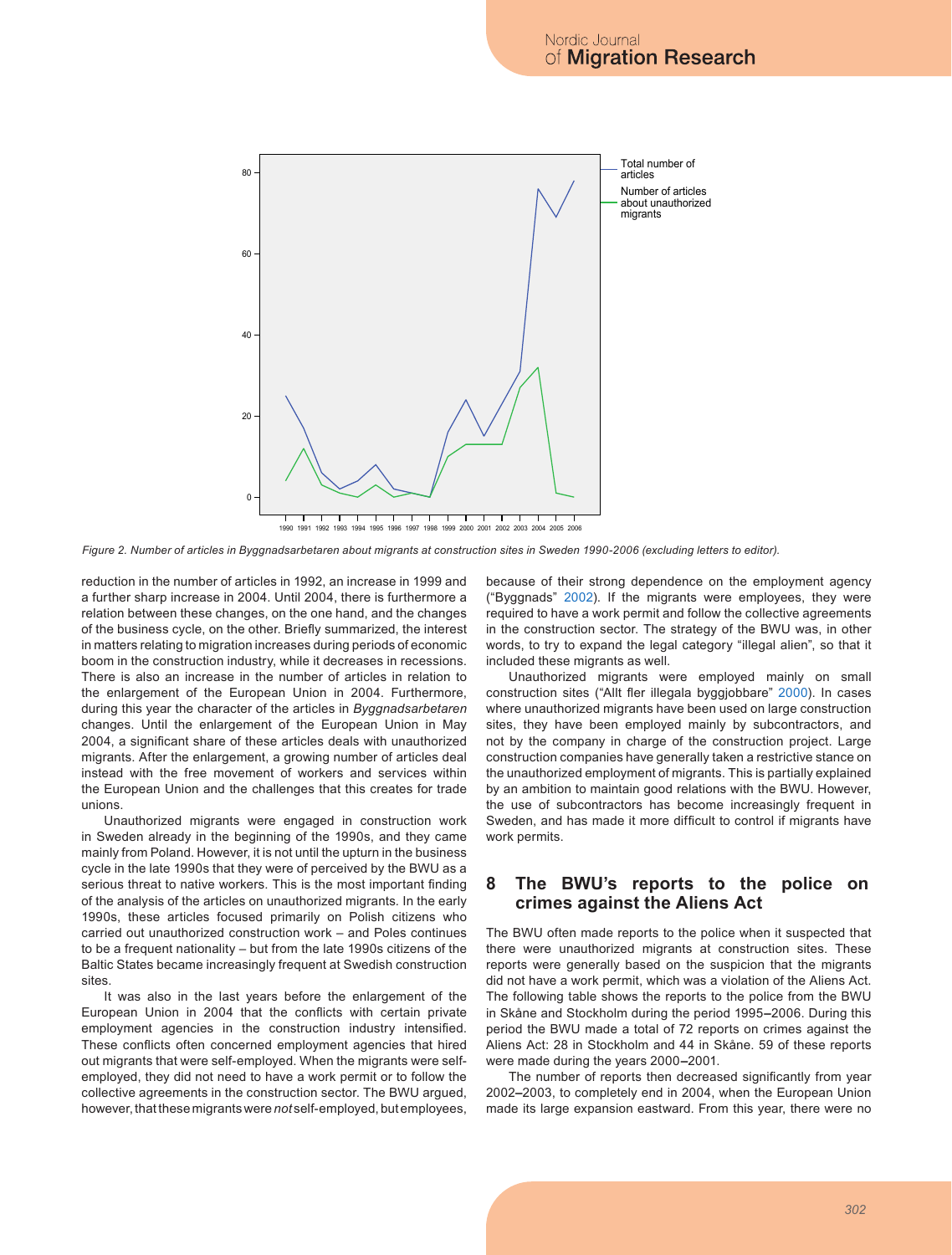| Year  | Stockholm    | Skåne          | Total                   |
|-------|--------------|----------------|-------------------------|
| 1995  | 0            |                | 0                       |
| 1996  | 0            |                | 0                       |
| 1997  | $\mathbf{1}$ |                | $\mathbf{1}$            |
| 1998  | 0            | $\mathbf{1}$   | $\mathbf{1}$            |
| 1999  | 0            | $\overline{4}$ | $\overline{4}$          |
| 2000  | 14           | 22             | 36                      |
| 2001  | 12           | 11             | 23                      |
| 2002  | $\mathbf{1}$ | $\overline{4}$ | 5                       |
| 2003  | $\mathsf 0$  | $\sqrt{2}$     | $\overline{\mathbf{c}}$ |
| 2004  | 0            | $\mathsf 0$    | 0                       |
| 2005  | 0            | $\mathsf 0$    | 0                       |
| 2006  | 0            | $\bf 0$        | 0                       |
| Total | 28           | 44             | 72                      |

*Table 1. Number of reports to the police on crimes against the Aliens act from the BWU in Stockholm and Skåne 1995-2006.*

*Source: Polismyndigheterna i Stockholms län och Skåne.*

longer any restrictions on immigration from the new EU-countries in Eastern Europe; they had in practice the same right as Swedish citizens to reside and work in Sweden. As we shall see, it was especially against citizens of these states that the reports were targeted until 2004.

The increase in the number of reports from 1999 seems to be associated with the economic upswing in the construction industry. In other words, the increased demand for construction workers in Sweden contributed to a larger unauthorized immigration (cf. Favell & Hansen 2002). It is harder to give an explanation of the obvious decline in the number of reports 2002**–**2003. The Swedish construction industry continued to be in a boom these years. One possible explanation is that the reduction in 2002**–**2003 was a result of a declining propensity to report these cases to the police. In some sections of the BWU the reports to the police were regarded as a rather unsuccessful strategy to cope with unauthorized migration (Interview). One reason for this was that migrants that were deported could be back in Sweden a short time later to do construction work again. We should furthermore note that there were sharp differences in the propensity of local sections of the Union to report migrants to the police.

The number of reports to the police does not say anything about the number of migrants actually reported; each report concerned often more than one individual. The BWU's reports to the police about crimes against the Aliens Act concerned a total of 208 foreign nationals: 101 in Stockholm and 107 in Skåne. When it comes to nationality, migrants from Poland and the Baltic

states dominated in both Stockholm and Skåne. There were also Hungarians, Russians, Ukrainians and some Latin Americans in the reports.

The number of migrants in the reports to the police underestimates the scale of the changes in the construction sector. The problem is that we do not have any good statistics on the number of unauthorized migrants in the construction sector. The only statistics that exists comes from the BWU in Skåne. This section of the BWU made a study of foreign workers at construction sites in Skåne during six months in 2003 ("Byggnads" 2003). The section in Skåne investigated 408 construction sites. It found that on 140 of these there were unauthorized migrants. The Union estimated that there were a total of 382 unauthorized migrants at these construction sites. We should, however, note that the Union uses a broad category of "illegal migrant" in this report, which includes some self-employed construction workers. Judicially it was not clear if these self-employed migrants were "illegal" or "legal" migrants.

#### *8.1 Daughter of restrictions*

The results so far seem to give support to the Ngai's argument that "illegal" migration primarily is a product of restrictions (Ngai 2004). It was, according to this view, the restrictions on moving to Sweden *to perform construction work* that generated the unauthorized immigration of construction workers as a political problem. When the European Union expanded in 2004 these restrictions disappeared for citizens of Poland and the Baltic states, and as a consequence the *unauthorized* migration was reduced. From this point and on, the BWU is much more concerned about the free mobility of workers within the European Union.

This type of explanation has, at the same time, some limitations: It cannot explain the sharp increase in immigration in the late 1990s. This increase seems to be associated with the boom in the construction industry. The upturn in the construction industry drove up the demand for foreign workers also when they did not have work permits in Sweden. The BWU responded to this increase with expanded workplace surveillance, which is reflected in the large number of reports to the police. Although the unauthorized migrants from Eastern Europe were present on construction sites in Sweden all through the 1990s, it was not until the late 1990s that they became a serious political problem for the unions. The boom in the construction industry is an important background to this change.

# **9 Cooperation between union and police to detect unauthorized migrants**

The importance of the BWU's reports to the police lies not primarily in the statistics that we can construct on the basis of it, but in the way the reports were an instrument in the state's ambition to control migration. The reports show us how this control apparatus operated in practice to detect and deport unauthorized migrants. It was also through these reports that the BWU's workplace control became linked to the internal migration control that the police performed. The Union used the police to try to achieve its objectives regarding immigration. The police similarly permitted and even encouraged the Union to participate in migration control.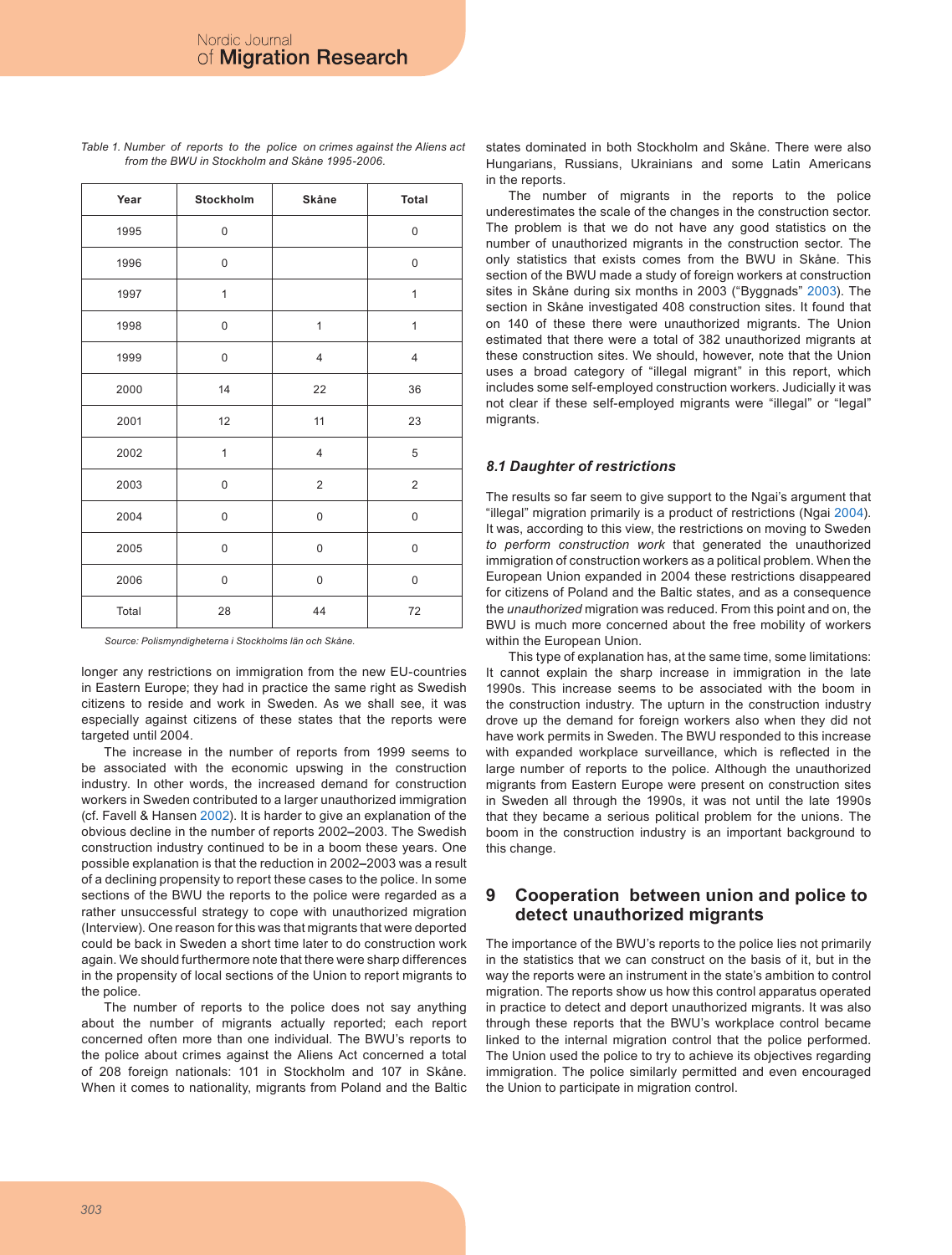#### *9.1 The workplace controls*

The first workplace control we shall examine took place in Stockholm. The police and "Building Union 1", the section of the BWU in Stockholm, had received a tip that unauthorized Polish migrants renovated a villa. The police and union representatives visited the workplace together, and when the policemen entered the construction site they arrested seven Polish citizens who lacked work permits. We will review how a policeman described the workplace control:3

June 1, 2001 we conducted a workplace control with regard to construction work at a villa […]. This was done after a tip about illegal workers. The tip was received by both the police and the BWU, "Building Union 1".

Present at the control were: Inspector Anders Olsson, Bengt Andersson, Ingrid Nilsson, Ove Karlsson, Joakim Persson, Mikael Svensson, Goran Olofsson and Mark Dahl. Representatives for Building Union 1 were also present [---].

All seven Poles were arrested and transported to the police station for further investigation. (Polismyndigheten i Stockholms län, dnr. K147772-01.)

This workplace control was completely undramatic and the Polish workers did not try to flee when the police arrived to the workplace. The leading roles in the description of the workplace control are played by the policemen. We see the representatives of the BWU only in the background. However, representatives of the BWU sometimes actively helped the police when they were trying to capture fleeing migrants. This was what happened in the town of Staffanstorp in Skåne. The background was that union representatives had visited the police station in Staffanstorp to report that unauthorized migrants were being employed at a construction site. Union representatives and police officers later visited the workplace together. When the police officers arrived to the construction site, one man fled from the building. The police officers followed the man and could with the help from a union representative arrest him. This is how a union representative described the event:

On July 5, 2000, our representative Anders Andersson visited the mentioned workplace […]. For some unknown reason, the workers disappeared from the workplace.

On July 6, 2000, Anders Andersson and I met with the Police in Staffanstorp […] to inform […] that we suspected that the employer used workers who lacked work permits. We came to an agreement with the Police, that it would help us and visit the workplace to determine if it employed workers who lacked work permits. […] we [later] went jointly to the workplace together with a policeman [...]. Two policemen were placed on 5<sup>th</sup> Street close to the building to prevent that the workers escaped. […]

The policeman in our company went into the building and got in contact with some of the workers. Anders Andersson and I remained on the sidewalk. *We discovered that one of the workers came creeping along the fence […]. The creeping individual noticed us and therefore fled over the construction site, where he was observed by the police. This led him to flee into the neighboring garden and into the house, which I brought to the policeman's attention. This led to the arrest of the escaping worker* (Polismyndigheten i Skåne, dnr. K82582-00. My italics.).

The threat of deportation – which all unauthorized migrants are living under – was embodied not only by the police, but also by representatives of the BWU. The BWU came after a while to be perceived as an enemy by unauthorized migrants. An important reason for this was the concrete cooperation with the police authorities. The assistance to the police in Staffanstorp to capture escaping migrants is a sharp – but not extreme – illustration of this cooperation. The Union's conflictual relation to unauthorized migrants took several forms. Many migrants learned that if the BWU visited a workplace to control that migrants had work permits, the police could also soon show up. This could lead to the migrants hiding when the Union performed its workplace control, or leaving the workplace before the police arrival. The man who was arrested by the police in Staffanstorp was a Polish citizen, and he was later deported. The reason for this was that he lacked work permit in Sweden.

#### *9.2 Union's ability to restrict migration*

How is the BWU's cooperation with the police to detect and capture unauthorized migrants to be understood? This mode of action needs to be placed in a historical context. A union can try to limit immigration in different ways, and the alternatives available depend on its strength and relation to the state. In the past, the BWU participated in the shaping of Swedish immigration policy because it was consulted when foreign nationals applied for work permits. By taking a restrictive stance on application for work permits, it could limit the immigration of construction workers to Sweden. This strong influence on immigration policy in earlier periods shaped the Union's perception of the migration from Eastern Europe during 1990– 2004. The increase in unauthorized migration certainly created a new situation which could not be handled with the instruments used in the past – the strong influence on migration presupposed that migrants in fact applied for work permits in Sweden. It was instead when migrants increasingly did not apply for work permits that cooperation with the police emerged as a possible course of action. The ambition was to restrict this immigration, and it was in this situation that cooperation with the police became perceived as a justifiable course of action. From the perspective of the BWU, this was not primarily a struggle *against* unauthorized migrants, but a struggle to *preserve* the existing institutions in immigration policy.

It is, however, important to point out that the police also perceived the BWU as a legitimate partner in this cooperation. This approach to the Union as a partner in internal migration control stretched further than to investigate the cases on "illegal" migration that it reported. The police could also include the BWU in the planning and implementation of its workplace control. This is shown by the following excerpt from the planning of a workplace control in Stockholm:

**Raid with Building Union 1 on Tuesday February 6**

After an assessment of suitability, you, *Johan Svensson*, have been selected to lead a raid on a workplace chosen by "Building Union 1".

Preconditions:

Construction of parking garages in the basement level of the property […].

Approximately 8 Poles involved in the work.

7 possible entrances and exits

Available personnel: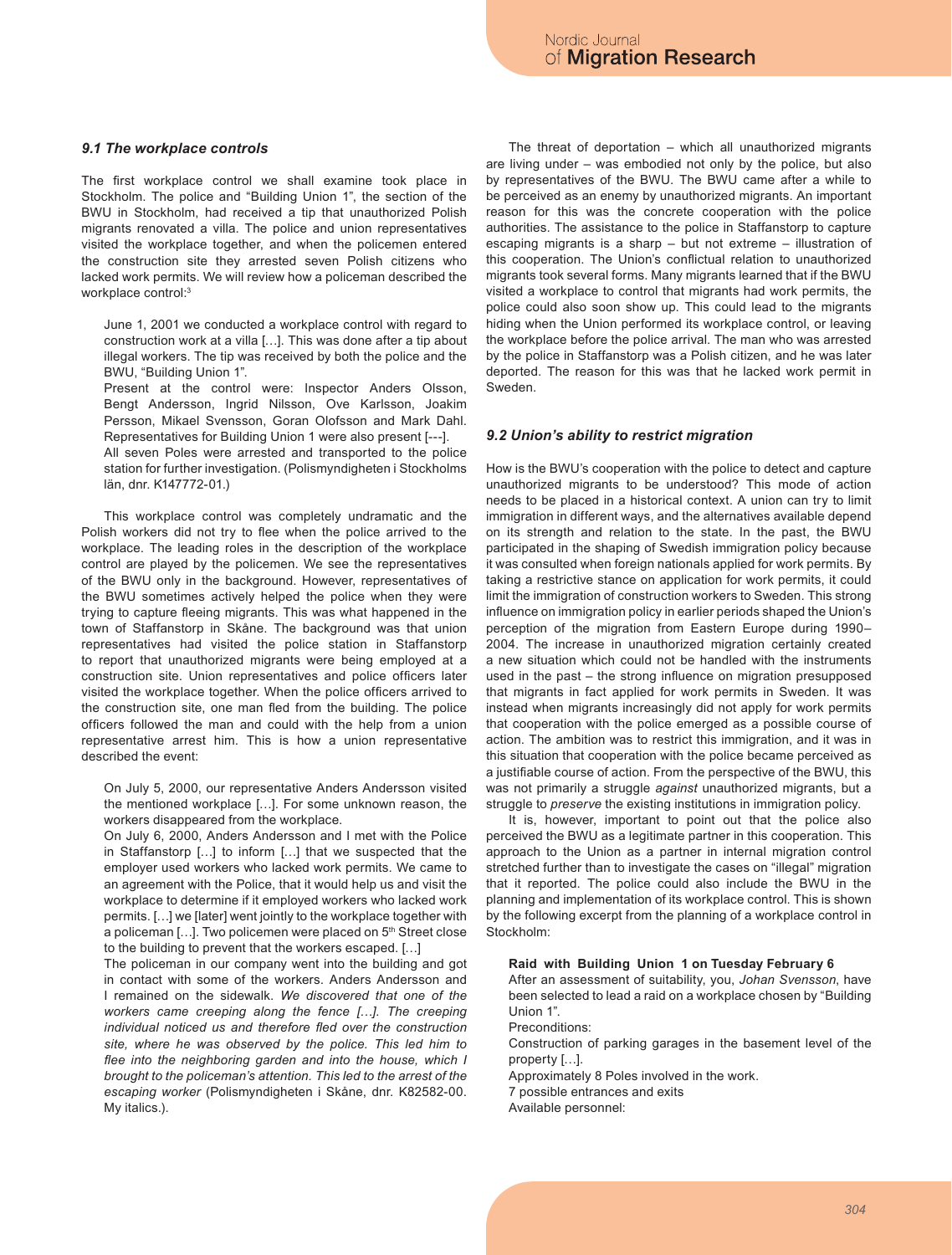7 policemen from 1 a.m.

6 from "Building Union 1" to be disposed of appropriately. Two more men from Building Union 1 may possibly be ordered. (Polismyndigheten i Stockholms län, dnr. K32640-01)

The close cooperation between union and police was promoted by the corporatist political culture in Sweden. In this case, the boundaries between state and union are in fact dissolved. The union representatives stood available to the police, and the police intended to use them as it saw fit. This type of striking descriptions of the cooperation at the workplace controls is, however, more frequent in Stockholm than in Skåne. In Skåne, the picture is more fragmented: more migrants manage to get away, and it is also possible to detect a clearer frustration in union representatives that the work of the police does not produce desired result.

# **10 Deportations**

To deport an individual to another state implies that the person is moved from one side of state borders to another, and authorities in Sweden had no control over these individuals after they had been deported. These individuals could therefore enter Sweden to perform unauthorized work again, and once again risk being deported. This was what happened in Höör in Skåne. Anders Olsson, who was a representative of the BWU, had received an anonymous tip about unauthorized work in Höör. He travelled to Höör to check if the tip was correct and found two Polish workers who did not have a work permit. The Polish workers were deported from Sweden in June 2000, but a short time later, they were back at the same workplace. This led them being arrested again and once again deported from Sweden:

June 29, 2000 […] a raid was made by the police on the address 4<sup>th</sup> Street in Höör on the basis of an incoming tip on illegal work.

The above-mentioned Polish citizens Herda and Bienkowski were found at the address and after a decision by the Police authority in Skåne, both were deported to Poland.

August 9, 2000 [ $\dots$ ] a new raid was made on the address  $4<sup>th</sup>$ street Höör.

Also this time the above-mentioned Polish citizens were found which after a decision by the police authority in Skåne, also this time was deported to Poland (Polismyndigheten i Skåne, dnr. K79363-00).

This is not a uniquely Swedish phenomenon: that individuals who have been deported, later become unauthorized immigrants again, and thus risks being deported again. This is common in the migration between Mexico and United States, and between other sending and receiving countries that are geographically close to each other. In United States, the border police can arrest unauthorized migrants, deport them to Mexico, only to find them back in the United States a short time later. It has been argued that this is part of a "border game", where an important motive for the U.S. authorities is to show to the public that it is trying to do something about the large unauthorized migration from Latin America (Andreas 2000). The fact that unauthorized migrants can enter United States again a short time after they have been deported, shows, according to this interpretation, that it is very difficult for states to restrict migration. The measures that they implement, as to distribute more resources to the border police, are largely "symbolic politics".

It was difficult also for Swedish authorities to prevent unauthorized migration, especially by Eastern Europeans that were allowed to enter Sweden without visa, such as Poles, Lithuanians and Estonians. It can, however, hardly be claimed that it was more or less impossible for the Swedish state to limit unauthorized immigration, or that the actions of the police and unions was part of a "border game", which aimed at satisfying demands for a restrictive immigration policy in the public opinion. The action of the BWU was rather driven by an ambition to restrict the labour immigration of these nationalities, because they were perceived as a threat to wages and working conditions of native workers. Although the BWU perceived of this immigration as large and problematic, it could be limited by restrictive measures.

The two Polish citizens that were arrested by the police in Höör were deported from Sweden partly because they lacked work permits, and they were in this sense undocumented migrants. There was, however, another reason to why they were deported – it was because they lacked the necessary means to support themselves in Sweden (Polismyndigheten i Skåne dnr. K79363-00). This was a frequently used reason when Polish citizens were deported in the 1990s, which could stay in Sweden up to three months without visas. This class-based restriction illustrates the narrow limits in the concept of undocumented migrants. The migrants that are deported because they lack sufficient means to support themselves, are deported not because they lack the necessary documents but because they are unwantedly poor.

# **11 Conclusion**

The employment of unauthorized migrants in the Swedish construction sector has been shaped by a specific historical context. To a large extent, it was initiated by the collapse of communism in Eastern Europe, and exacerbated by the gradual integration of these states into the European Union. Furthermore, it has been shaped by the fluctuations in demand on the Swedish labour market. In important respects, it was a process that ended with the historic expansion of EU in 2004. It is proposed that "illegal" migration needs to be defined "in the medium of *time*" (Thompson 1965: 357), that is to say, in a context of action and reaction, change and conflict. Unauthorized migration "itself is not a thing, it is a happening" (Thompson 1965: 357). This formulation points to the fact that "illegal" migration is limited in time, that it goes through cycles of change, and that it has been shaped by large political and social changes in Europe. Moreover, it is a phenomenon that has been *created* by political action, in this case the action of the BWU. In a different context, the political work of defining unauthorized migrants as a problem or a threat can be attributed to other groups, such as nationalists or state officials.

The BWU fought an intense struggle to restrict the labour migration from Eastern Europe to Sweden. The political objective was to preserve the political institutions that gave unions in Sweden possibilities to shape immigration. The BWU worked on several different levels to achieve this end. On the level of *discourse*, it managed to construct unauthorized migrants as a threat to native workers' wages and working conditions, and ultimately to the whole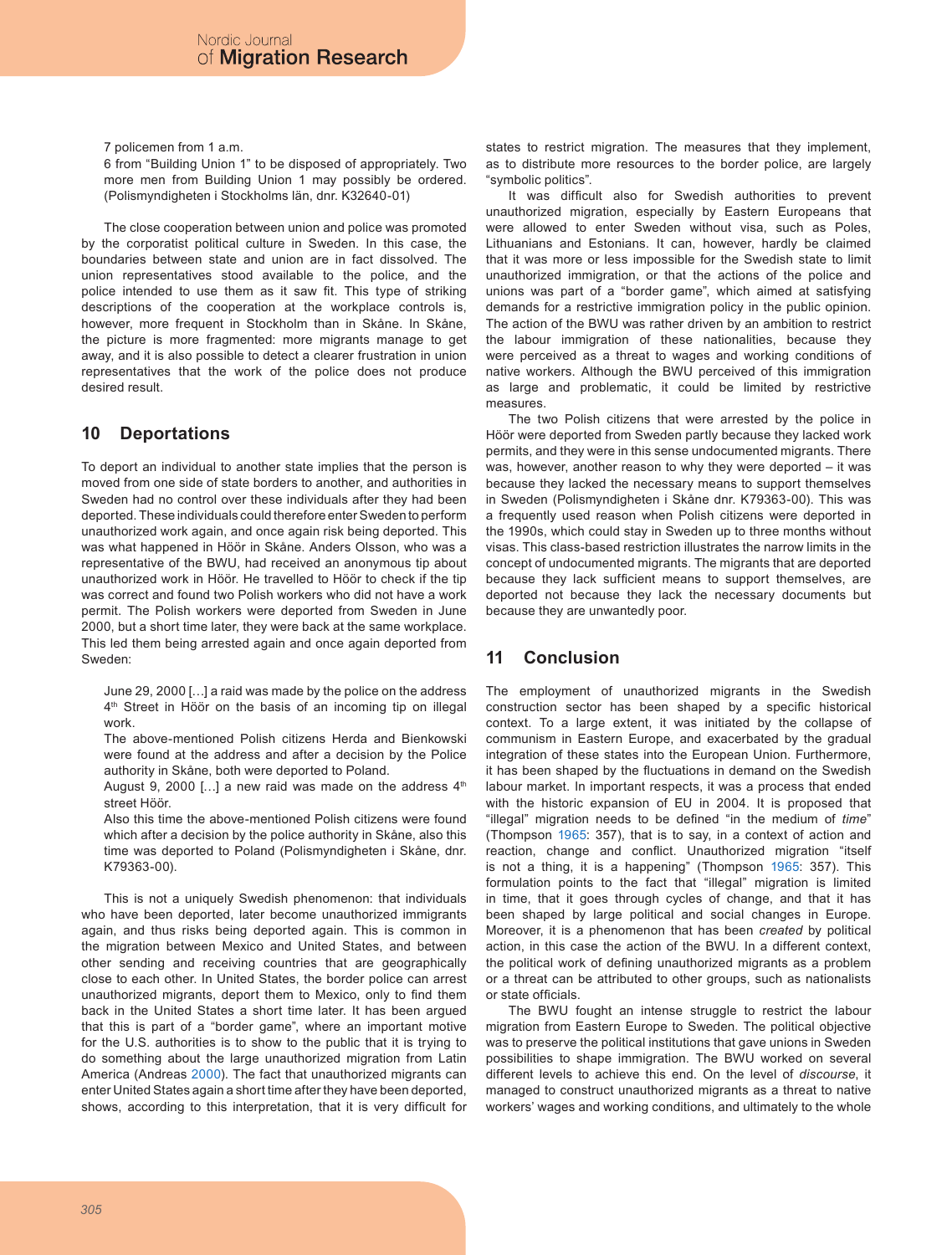Swedish labour market model. On the level of *praxis*, the Union increased its workplace control, and cooperated with the police to detect unauthorized migrants. On the *judicial* level, the Union worked to expand the category "illegal alien", aimed at making a larger number of the migrants deportable. However, the BWU did not succeed in its ambition to restrict labour migration from Eastern Europe. These migrants continued to enter Sweden in the same proportion as previously, and to perform work under arrangements that created conflicts with the BWU. The most important consequence of the BWU's restrictive reaction was instead to create the "illegal" migrant in the construction sector as a political problem in Sweden. This migrant – who should also be understood as a social construction – was relatively unknown in Sweden before the 1990s.

The BWU's response to unauthorized migration was shaped by the character of the Swedish state. More precisely it was shaped by the special relation between unions and the state. Political institutions shape the goals of both unions and employers, and correspondingly what they perceive as possible to achieve in migration policy. Political institutions also shape the methods that unions can use to achieve their goals. In this dimension we find the particularities of this study. In other words, the reaction of the BWU was promoted by the corporatist political culture in Sweden. The Union perceived the police as an organization with which to negotiate, and an organization to use for its own purposes. Ultimately, its action forced the police authority to increase its internal migration control. Correspondingly, the police perceived the Union as an interest group with which it needed to negotiate, and it even included the Union in its internal migration control. In this manner the Union became in fact an integral part of the internal migration control that the police performed. From the perspective of migrants, not only the police, but also union officials, represented the threat of deportation.

The BWU's response to unauthorized migration during 1990– 2004 was exceptionally restrictive. It is *not* a typical case of union action, but one that requires, not only corporatist state structures, but also organizational resources that few unions possess in capitalist states. However, after the enlargement of EU in 2004 there are indications that the BWU is changing its strategy towards unauthorized migration. The number of unauthorized migrants in the construction sector has decreased, and the BWU no longer perceives them as a serious threat to native workers' wages and working conditions. The cooperation with the police has been questioned from within its own ranks, both because it does not lead to desired results and because it alienates migrants. At some locations the Union has instead begun to give help to unauthorized migrants, in, for example, legal matters, instead of reporting them to the police (www.fcfp.se). However, it is unlikely that the BWU will begin to *organize* unauthorized migrants in the near future. In this respect, there are still important differences between many unions in Northern Europe and unions in Southern Europe and United States.

**Denis Frank** (PhD) is a sociologist at the University of Gothenburg. His main research interest is international migration, labour markets and political sociology. His last publication is "Från statligt formad invandring till företagsdriven invandring - en jämförande studie av 2008 års regler för arbetskraftsinvandring till Sverige".

#### **Notes**

- This article is a part of a research project that is financed by *Forskningsrådet för arbetsliv och socialvetenskap.* 1.
- Skåne is the most southern region of Sweden. 2.
- All names and street addresses are fictitious. 3.

# **References**

- *'Allt fler illegala byggjobbare' 2000, Byggnadsarbetaren no. 16, p. 22.*
- *Andreas, P 2000, Border games: policing the U.S-Mexico divide, Cornell University Press, Ithaca & London.*
- *Burgoon, B, Fine, J, Jacoby, W & Tichenor, D 2010, 'Immigration and the transformation of American unionism', International Migration Review, vol. 4, no. 4, pp. 933–973, DOI: 10.1111/ j.1747-7379.2010.00831.x.*
- *Byggnads 2003, 'Kartläggning av förekomsten av utländsk arbetskraft i Skåne'.*
- *'Byggnads: polackerna konkurrerar ut svenskarna' 2002, Byggnadsarbetaren, no. 5, p. 11.*
- *De Genova, N 2002, 'Migrant 'Illegality' and deportability in everyday life', Annual Review of Anthropology, vol. 31, no. 4, pp. 419– 447, DOI: 10.1146/annurev.anthro.31.040402.085432.*
- *De Genova, N 2010, 'The deportation regime: sovereignty, space, and the freedom of movement', in The deportation regime: sovereignty, space, and the freedom of movement, eds N De Genova & N Peutz, Duke University Press, Durham & London,*

#### *pp. 33–65.*

- *de Haas, H 2008, 'The myth of invasion: the inconvenient realities of African migration to Europe', Third World Quarterly, vol. 29, no. 7, pp. 1305–1322, DOI: 10.1080/01436590802386435.*
- *Favell, A & Hansen, R 2002, 'Markets against politics: migration, EU enlargement and the idea of Europe', Journal of Ethnic and Migration Studies, vol. 28, no. 4, pp. 581–601.*
- *Hammar, T 1985, 'Sweden', in European immigration policy: a comparative study, ed. T Hammar, Cambridge University Press, Cambridge.*
- *Haus, L 2002, Union, immigration, and internationalization: new challenges and changing coalitions in the United States and France, Palgrave MacMillan, New York.*
- *Khosravi, S 2010, 'An etnography of migrant 'Illegality' in Sweden: included yet excepted?', Journal of International Political Theory, vol. 6, no. 1, pp. 95–116.*
- *Lahav, G & Guiraudon, V 2000, 'Comparative perspectives on border control: away from the border and outside the state', in The wall around the west: state borders and immigration*